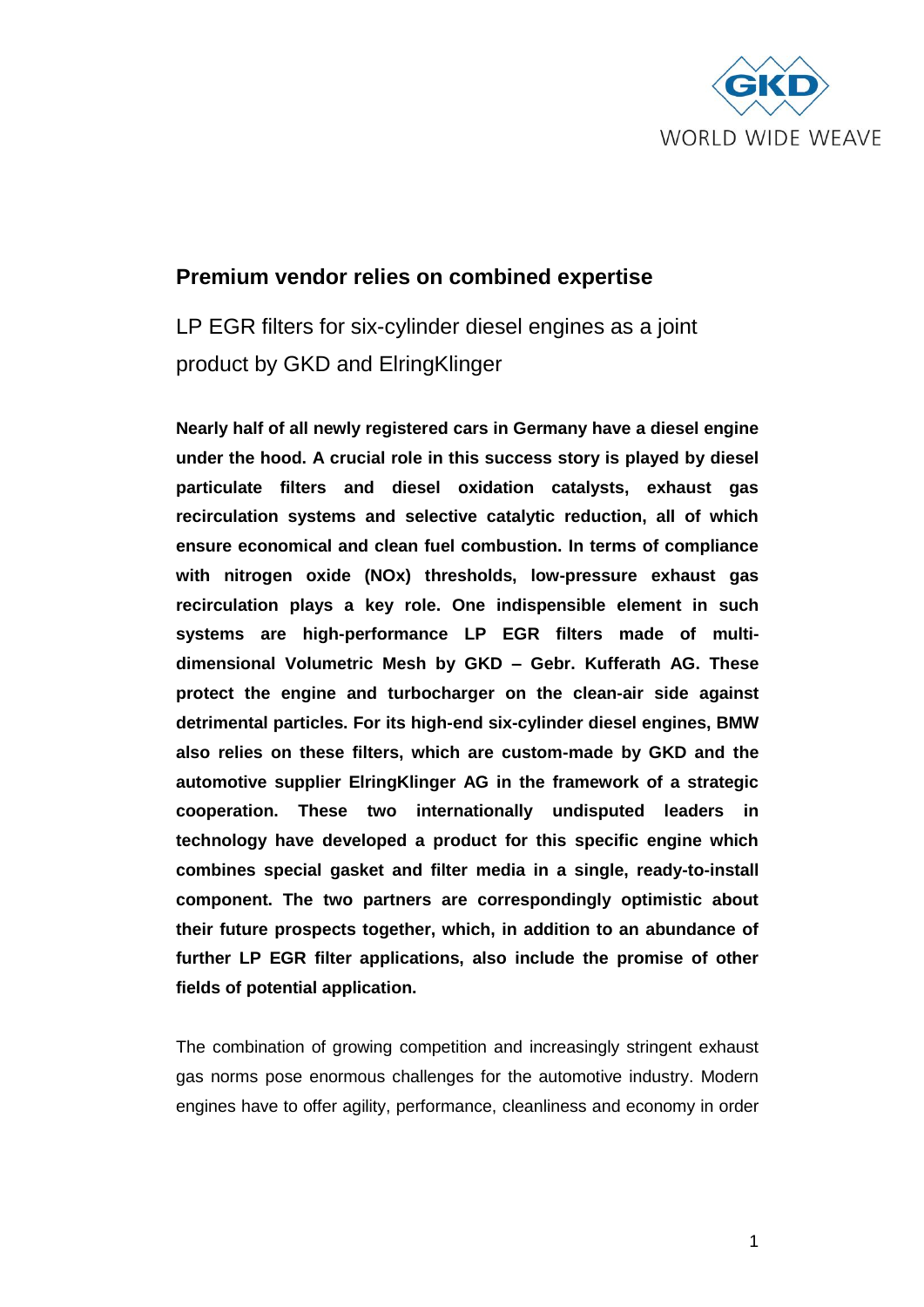

to have any chance of survival on the world market. The bigger and more powerful the engine, the harder it is to meet all these requirements "under one hood", so to speak. Downsizing is the order of the day in the development of internal-combustion engines in order to reduce fuel consumption and emissions. On the other hand, getting more power out of less cylinder capacity is the speciality of turbochargers, which explains why they have been state-of-the-art in diesel engines for quite some time now. In the struggle to attain and maintain compliance with the prescribed emission limit values – for NOx 80 mg/km since the introduction of the Euro 6 standard, for  $CO<sub>2</sub>$  reduction of the fleet average from the current 130 g/km down to 95 g/km by 2021 – low-pressure exhaust gas recirculation, especially at high engine loads, is a key technology. The exhaust gas is extracted downstream of the particulate filter and, after being mixed with drawn-in fresh air, is circulated back to the engine upstream of the turbocharger compressor. The trick here is to keep pressure loss inside the exhaust gas recirculation system as low as possible, so that fuel consumption doesn't increase. Low-pressure exhaust gas filters are essential to protect the components on the clean-air side of the particulate filter against damage through particles from the combustion process, and to protect upstream ceramic exhaust gas filters. GKD's Volumetric Mesh is a uniquely efficient answer to both of these challenges, cleverly combining minimum pressure loss with maximum particle retention. Thanks to its special 3D mesh structure, this filter mesh type is significantly thicker than, for example, square mesh. In this way, Volumetric Mesh combines 70 percent more mesh volume for the same amount of material with substantially lower pressure loss and a considerably broader and higher degree of particle separation.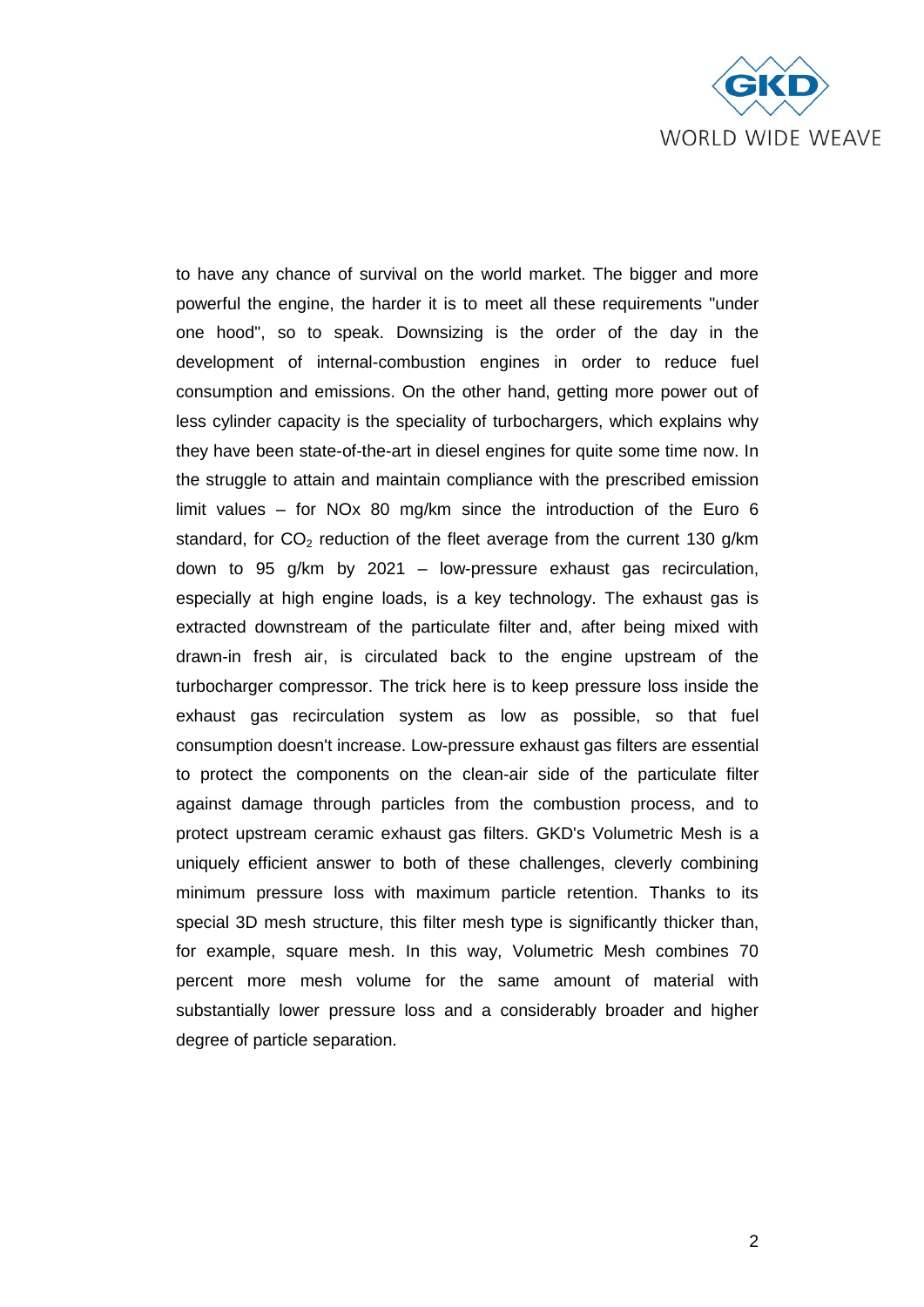

#### **Reliable component protection**

This EGR filter, in the form of an integrated component consisting of the high-performance filter media and a special gasket made by the company ElringKlinger AG, is being used in one of BMW's stock engines. It is installed in the existing platform in the BMW 5, X5 and X6 series. The engineers at BMW had already experienced the reliability of GKD's Volumetric Mesh in a predecessor model. The performance of the 3D mesh as a policing filter upstream of the turbocharger back then predestined it for deployment in the six-cylinder engine. The development of the EGR filter is the first joint product – right from initial customer enquiry through to serial production – to come out of the close collaboration of the two cooperation partners, GKD and ElringKlinger. In this partnership, the gasket specialist ElringKlinger, a well-established development partner of virtually all international engine and vehicle manufacturers, assumed the role of overall module leadership. As a global player in the automotive industry, the company has all the necessary process experience in collaboration with OEMs, and all the required certifications. GKD, as a technology leader in the field of woven metal filter media, brings not only Volumetric Mesh to the table, but also decades of profound expertise in providing design, engineering and production of highperformance filters all from a single source. The gasket and filter system which the two partners have developed for the six-cylinder diesel engine guarantees a pressure loss of less than six miilibars at a specified mass flow of over 80kg/h. All particles above the size of 200 µm are reliably filtered out before the EGR low pressure loop. With sustained resistance to temperatures of 800°C and upwards, to acidic diesel condensates and to the thermo-mechanical stresses that prevail in all operating conditions, the system meets the requirements for long-term durability.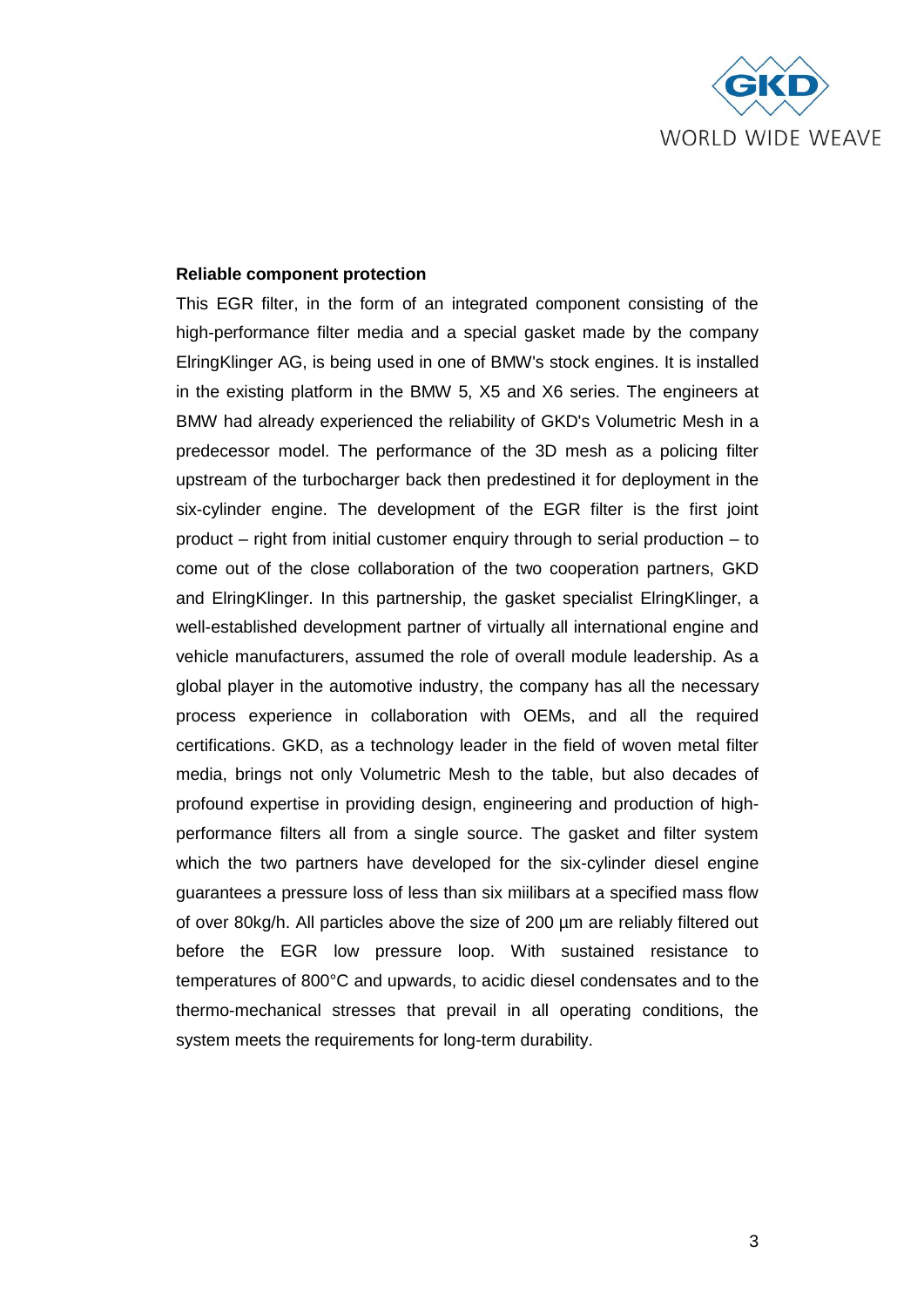

#### **Successful co-engineering**

On this basis, ElringKlinger AG designed a gasket tailored to the specified installation space geometry. Apart from defining of the gasket type, intensive collaboration with GKD was required to clarify questions of counter-pressure optimisation, optimal filter geometry and, of course, serial producibility. GKD determined the pressure drop, retention rate and stability of the Volumetric Mesh for the given installation scenario. Working closely with GKD, ElringKlinger investigated how and in which geometric configurations the required filter media could be integrated into the gaskets in serial production. A really tight fit had to be guaranteed in all operating conditions – from cold through to full engine load – under the given thermodynamic stress of from - 40°C to + 820°C and the vibration stress from engine vibration and the component's own natural vibration. The basis for the gasket is a hightemperature-resistant stainless steel carrier with an appropriate hightemperature-proof coating. Both materials are also extremely resistant to chemicals, allowing them to withstand the acidic diesel condensates with a pH of 2 which occur during cooling of the gas system and nitrogen oxide conversion through selective catalytic reduction (SCR). These are material properties that Volumetric Mesh also inherently fulfils. To comply with the specific flange geometry and installation scenario of the planned BMW sixcylinder diesel engine series, ElringKlinger devised a solution which connects the Volumetric Mesh tightly with the gasket into a single component perfectly tailored to the function of the whole system. This was made possible by a tool process specially developed for this project. As a ready-toinstall component, the gasket fulfils two key functions in a single unit: sealing and filtering. This means that, for the OEM, the assembly of individual subcomponents is now a thing of the past. Along with easier handling, this offers significant benefits for the OEM in terms of expenditure on logistics and installation.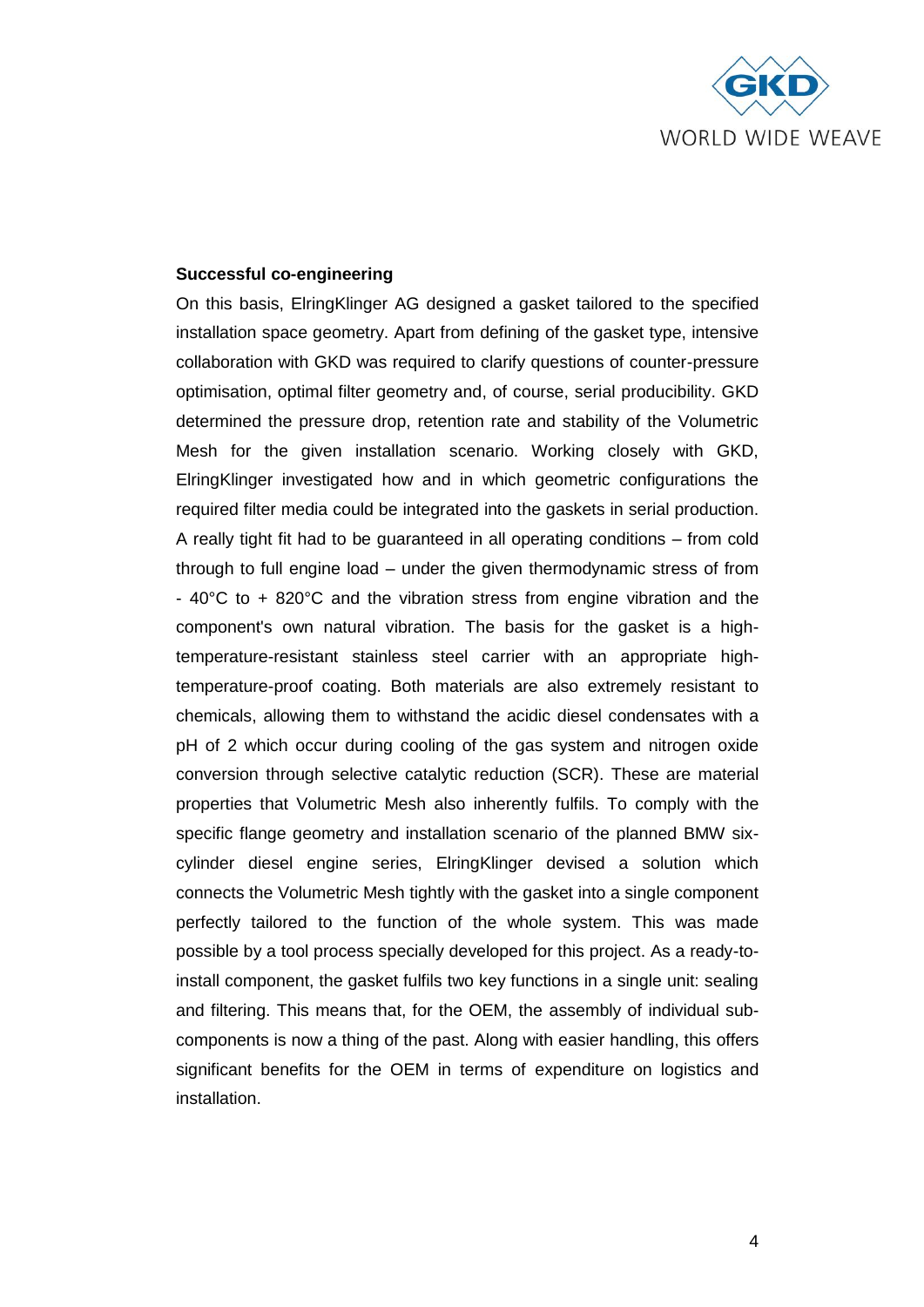

### **Strong synergies**

All in all, this first joint project by GKD und ElringKlinger took 24 months, from project start through to serial production, to complete. Both cooperation partners were actively involved with the OEM in shaping the overall development. For example, the gasket specialists had coordination meetings with the OEM to finalise details like optimal material thickness and configuration, bolt forces or spacing, as well as additional requirements like long-term durability that came up after initial testing of the component on the engine test bench. For all questions regarding the filer media, the OEM turned to GKD. After final customer approval of technical drawing and model, the actual production of the filter media finally began at GKD. Using detailed test methods like glass bead and air permeability measurements, CFD simulations, tension tests and cleanliness analyses, the technical mesh specialists secured the consistent top quality of the filter mesh. After just under three years of close, multi-phase cooperation, GKD and ElringKlinger can now look back with satisfaction on the strategic cooperation they entered into in early 2014. Thanks to the combination of leading expertise in their respective fields of gaskets and filter media, they have succeeded in tuning the qualitative advantages of their respective products and technologies perfectly to each other and developing this integrated high-end solution for BMW. At the same time, their combined expertise holds the promise of a significant competitive edge, since they are now in a position to provide interdisciplinary solutions – at the highest technological level – to urgent problems facing the automotive industry. In fact, the partners are already working on LP EGR applications that will provide the functions of sealing and filtering in a single unit for petrol engines. Synergies which the two companies also want to increase in other fields of application – for example with serial production of automatic transmission plates featuring integrated filter mesh made by GKD.